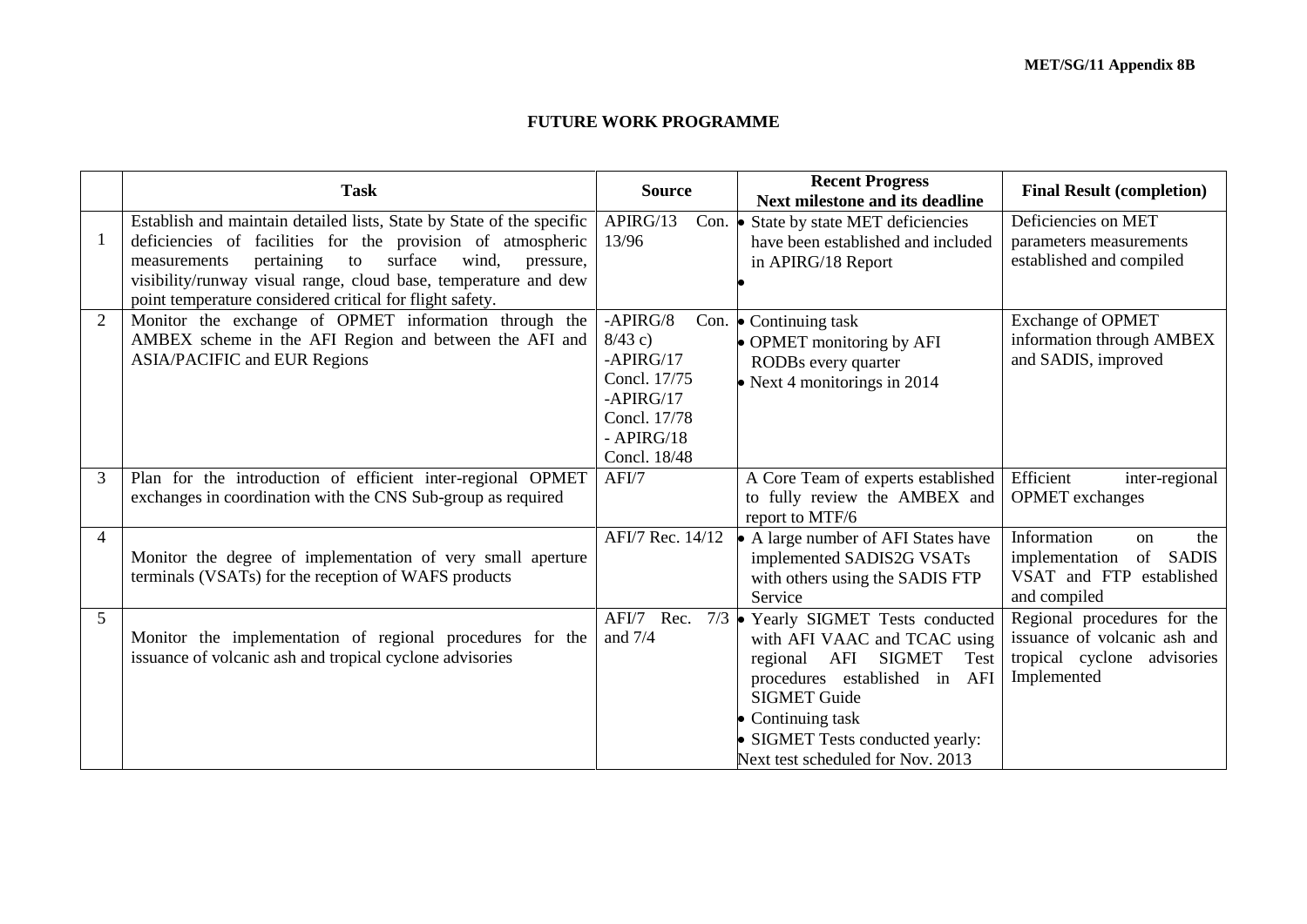|                | <b>Task</b>                                                                                                                                                                                                                                                                                                                                                                                                                                                                      | <b>Source</b>          | <b>Recent Progress</b><br><b>Next milestone and its deadline</b>                                                                                                            | <b>Final Result (completion)</b>                                                                                                                                                                                                                                                                                                                                                          |
|----------------|----------------------------------------------------------------------------------------------------------------------------------------------------------------------------------------------------------------------------------------------------------------------------------------------------------------------------------------------------------------------------------------------------------------------------------------------------------------------------------|------------------------|-----------------------------------------------------------------------------------------------------------------------------------------------------------------------------|-------------------------------------------------------------------------------------------------------------------------------------------------------------------------------------------------------------------------------------------------------------------------------------------------------------------------------------------------------------------------------------------|
| 6              | Review on a continuing basis the contents of Tables MET<br>1A and 1B and Tables MET 2A to ensure their validity in<br>light of operational requirements and develop proposals to<br>update them if necessary.                                                                                                                                                                                                                                                                    | AFI/7                  | • Continuing task<br>• Tables MET 1A and 2A will be<br>amended from SADISOPSG/18<br>proposals                                                                               | The validity of contents of Tables MET<br>1A, 1B and and Table MET 2A.are to<br>ensured                                                                                                                                                                                                                                                                                                   |
| $\overline{7}$ | Review the meteorological procedures in the introductory<br>text to Part VI of Meteorology of the Basic AFI Regional<br>Plan/FASID, as well as Meteorological related issues in<br>other sections of the Plan and relevant regional<br>supplementary Meteorology procedures (SUPPs) in the<br>Doc 7030, in the light of procedures employed in other<br>regions and develop amendment proposals as appropriate,<br>coordinating where necessary with other APIRG Sub-<br>Groups. | APIRG/12               | The MET<br>section of the AFI<br>Regional Air Navigation Plan (R-<br>will<br>amended<br>in<br>ANP)<br>be<br>accordance with the new e-ANP<br>template under review by ICAO. | Maintain up to date procedures to<br>improve safety and efficiency of air<br>navigation.                                                                                                                                                                                                                                                                                                  |
| 8              | Monitor developments in the CNS/ATM Systems with<br>regard to meteorological requirements in the AFI Region<br>and in coordination with AFI ATM Sub-Group.                                                                                                                                                                                                                                                                                                                       | APIRG/14<br>Con. 14/43 | $\bullet$ • APIRG/18 established the Task<br>Force (TF).<br>• The ATM/MET TF amended the<br>AFI contingency plan on volcanic<br>ash during its first meeting in<br>Nairobi. | Consistent provision of meteorological<br>information as an integrated function of<br>the ATM system with improved<br>accuracy and timeliness and increased<br>availability. Performance management<br>will be an important part of the quality<br>of<br>meteorological<br>assurance<br>information. Exchange of OPMET data<br>bilateral<br>digital<br>format<br>in<br>on<br>arrangements |
| 9              | Monitor the implementation in the AFI region of quality<br>assurance/performance relating to the MET field                                                                                                                                                                                                                                                                                                                                                                       | APIRG/14<br>Con. 14/40 | • Ten training seminars on QMS in<br>2008-2012<br>13 out of 54 States established<br>OMS in December 2012 et 5/13<br>certified                                              | AFI region quality<br>assurance/performance relating to the<br>MET field, implemented                                                                                                                                                                                                                                                                                                     |